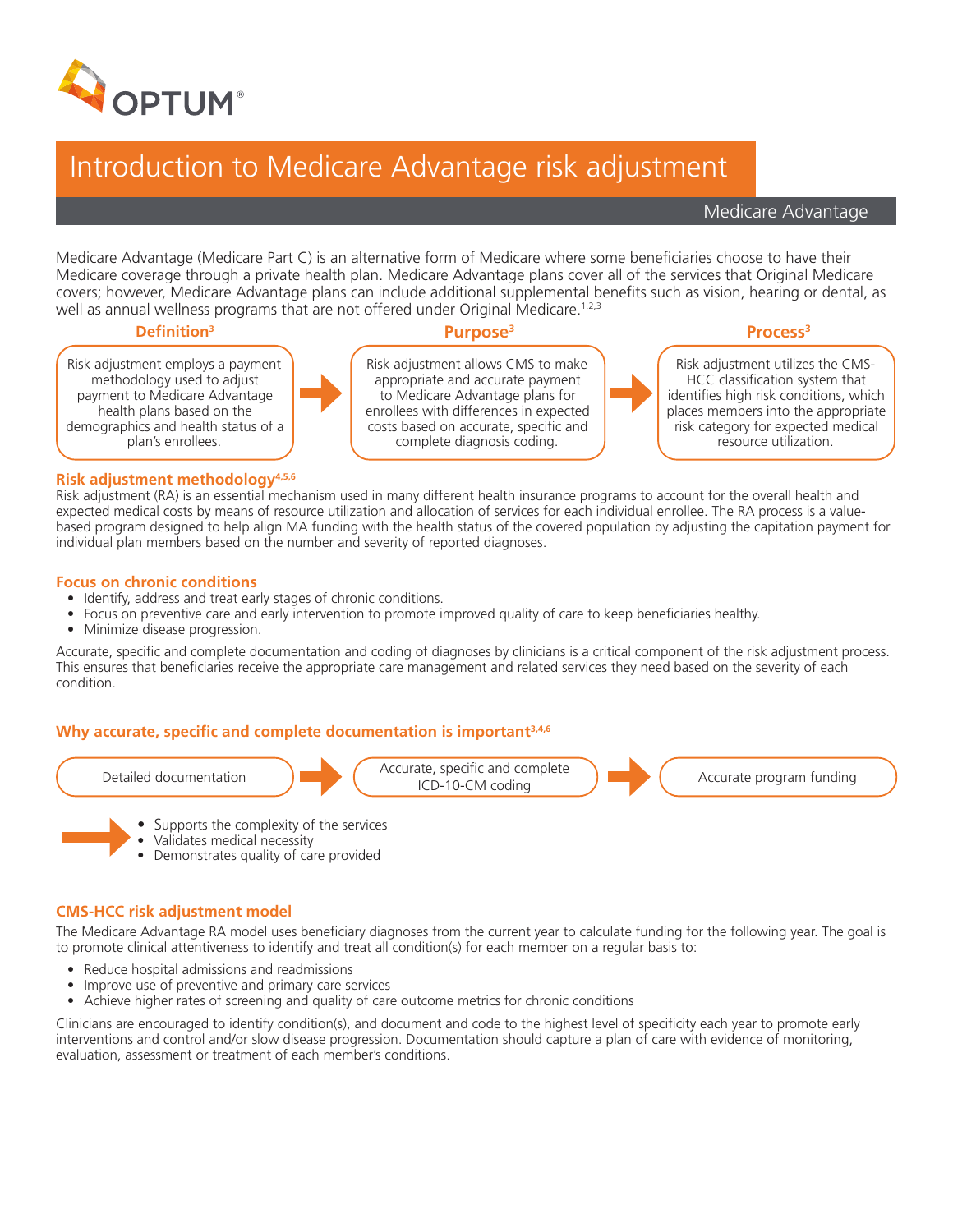### **Potential gaps in data submission: the data submission process**



### **1 Provider**

- Assess or address patient health status on at least one face-to-face visit each year to report disease progression and co-morbidities, and status of permanent condition(s)
- Diagnoses from a prior year do not carry over in the CMS-HCC Risk Adjustment model.



### **2 Medical record**

- Evaluate and document all conditions that constitute the "composite health picture" of the patient.
- Documentation must be concise, consistent, complete, logical and legible in the progress note. This is not limited to what brought the patient to the doctor.



### **3 EMR/Superbill**

- Electronic medical record (EMR) documentation must support current diagnosis codes for each condition and the patient status with a plan of care, in addition to efficiently utilizing coding software available in your EMR to assist with populating the ICD-10-CM code(s).
- Keep superbills up to date, utilizing a wide variety of ICD-10-CM codes to allow specificity of condition(s) to be accurately coded.

### **4 Coder/Data entry clerk**

- Consider using a professional coder to capture all diagnoses that have been properly documented and to communicate coding conundrums with the provider when appropriate.
	- Your administrative staff must have access to current ICD-10-CM manuals for assigning highest level of specificity to accurately report the level of disease severity.



# H П

# **5 Practice management**

### **system**

- Make sure all data is captured and the provider is aware of the limitations of their practice management system.
- Be cognizant of the number of diagnosis codes your EMR system allows, and if there are any diagnosis codes that are being dropped or not captured.
- Properly sequence the diagnosis codes and periodically conduct random chart reviews to ensure all information is captured.

### **8 CMS**

- Verify that health plans can send and receive all recorded diagnosis codes, and total number of codes your payer can accept.
- Seek an alternative submission method (ASM) of submitting codes if your payer does have limitations beyond the accepted number.

### **7 Health plan**

Be certain that your claim (or encounter format or form) contains all data needed to be extracted for processing. Test your system to be sure all diagnosis codes are being extracted and sent to the health plan, and not limiting or reducing the number of diagnosis codes processed. Avoid only sending one or two diagnosis codes to support procedure codes reported on claims.

### **6 Clearinghouse**

- If using a clearinghouse or submission vendor, verify they can send and receive all recorded codes, and number of valid diagnosis codes their system (and the providers') is capable of supporting for data submission.
- Consider enhancements to your claims system and practice management system to capture more data due to HIPAA data requirements.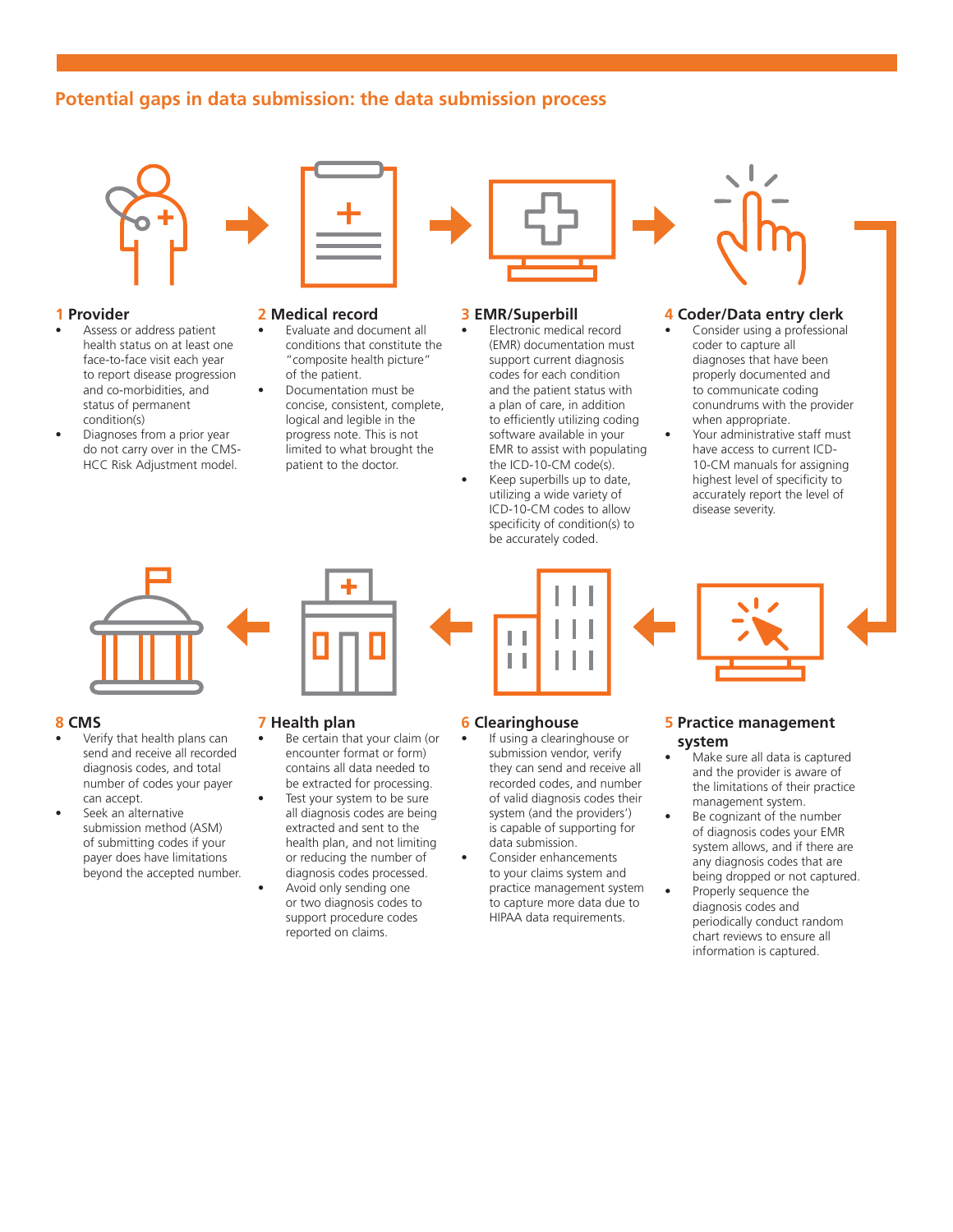### **Accurately and appropriately reporting diagnosis codes**

Placing each Medicare Advantage beneficiary into the appropriate risk adjustment category for expected medical and financial forecasting purposes requires entering all problem-pertinent diagnoses for each episode of care in the appropriate fields within the billing forms. Providers, coders and others in the health care industry frequently ask about the number of diagnosis codes allowed on the paper forms and electronic formats when billing for services.

### **Medicare billing forms CMS-1500 and 837P 6, 7, 8, 9**

### **CMS-1500 claim**

Accommodates up to 12 ICD-10-CM diagnosis codes in Item No. 21 (block) for patient cases that will require multiple codes to delineate the true illness burden characteristic of each beneficiary's specific and unique heath care needs.

| 21. DIAGNOSIS OR NATURE OF ILLNESS OR INJURY Relate A-L to service line below (24E)<br>Z00.00 | E11.22                                         | N <sub>18.30</sub>                                                      | <b>ICD Ind.</b><br>150.9 |                  | 22. RESUBMISSION                      |                           | ORIGINAL REF, NO.  |                  |
|-----------------------------------------------------------------------------------------------|------------------------------------------------|-------------------------------------------------------------------------|--------------------------|------------------|---------------------------------------|---------------------------|--------------------|------------------|
| Z91.81                                                                                        | Z13.31                                         | 768.37                                                                  | Н.                       |                  | <b>23. PRIOR AUTHORIZATION NUMBER</b> |                           |                    |                  |
|                                                                                               |                                                | κ.                                                                      |                          |                  |                                       |                           |                    |                  |
| DATE(S) OF SERVICE<br>24. A                                                                   |                                                | D. PROCEDURES, SERVICES, OR SUPPLIES<br>(Explain Unusual Circumstances) |                          | <b>DIAGNOSIS</b> |                                       | DAYS                      | ъ.                 | <b>RENDERING</b> |
| From<br>MM<br>DD<br>MM<br>DD                                                                  | <b>PLACE O</b><br><b>EMG</b><br><b>SERVICE</b> | <b>CPT/HCPCS</b>                                                        | <b>MODIFIER</b>          | <b>POINTER</b>   | <b>S CHARGES</b>                      | <b>OR</b><br><b>UNITS</b> | IO.<br><b>QUAL</b> | PROVIDER ID. #   |

**Pointers** are used to link the diagnosis codes (as listed in the illustration above) to a CPT (Current Procedural Terminology) or Healthcare Common Procedure Coding System (HCPCS) procedure code relative to the most significant diagnoses in order to request payment. A maximum of four pointers (Column E as illustrated below) are used to describe relationships between submitted diagnosis codes entered in Block 21 (pointers A–L) and service or treatment code information described in lines 1–6 on the health claim.

|                | 21. DIAGNOSIS OR NATURE OF ILLNESS OR INJURY Relate A-L to service line below (24E)<br>Z00.00<br>E11.22<br>R.                                                               | <b>ICD Ind.</b><br>$c$   N18.30<br>$D.$ 150.9                                                            |                                          | 22. RESUBMISSION                              |                          | ORIGINAL REF. NO.                                       |  |
|----------------|-----------------------------------------------------------------------------------------------------------------------------------------------------------------------------|----------------------------------------------------------------------------------------------------------|------------------------------------------|-----------------------------------------------|--------------------------|---------------------------------------------------------|--|
|                | 291.81<br>Z <sub>13.31</sub>                                                                                                                                                | $G$ <sub>1</sub> Z68.37<br>к.<br>L,                                                                      |                                          | 23, PRIOR AUTHORIZATION NUMBER                |                          |                                                         |  |
|                | $E_{\rm r}$<br>24. A.<br>DATE(S) OF SERVICE<br><b>PLACE OF</b><br>From<br>To<br><b>YY</b><br><b>DD</b><br><b>DD</b><br>YY<br>MM<br>MM<br><b>EMG</b><br>SERVICE <sup>1</sup> | D. PROCEDURES, SERVICES, OR SUPPLIES<br>-(Explain Unusual Circumstances)<br>CPT/HCPOS<br><b>MODIFIER</b> | E.<br><b>DIAGNOSIS</b><br><b>POINTER</b> | F.<br>G.<br>DAYS<br>UNITS<br><b>S CHARGES</b> | Harbor<br>Family<br>Plan | J.<br><b>RENDERING</b><br>ID.<br>PROVIDER ID. #<br>QUAL |  |
|                |                                                                                                                                                                             | G0439                                                                                                    | <b>IA</b>                                |                                               |                          | <b>NPI</b>                                              |  |
| $\overline{2}$ |                                                                                                                                                                             | 85025                                                                                                    | <b>BCD</b>                               |                                               |                          | NP.                                                     |  |
| 3              |                                                                                                                                                                             | 80053                                                                                                    | <b>BCD</b>                               |                                               |                          | <b>NPI</b>                                              |  |
| 4              |                                                                                                                                                                             | 80061                                                                                                    | <b>BCD</b>                               |                                               |                          | <b>NPI</b>                                              |  |
| 5              |                                                                                                                                                                             | 93000                                                                                                    | D                                        |                                               |                          | <b>NPI</b>                                              |  |
| 6              |                                                                                                                                                                             |                                                                                                          |                                          |                                               |                          | <b>NPI</b>                                              |  |

A properly coded claim, utilizing up to the maximum of 12 diagnosis codes, often will include diagnoses that are not pointed to any one specific service or treatment code. Using pointers means that no diagnosis code entered in Block 21 will ever need to be listed more than once to keep data transmission lean and reduce error.

### **Electronic medical record (EMR)**

The provider will enter or select from a drop-down menu from the appropriate diagnoses to populate the assessment section of each progress note for each patient encounter as exemplified here. In most EMR systems, up to 12 diagnoses may be populated. This is often a setting within the EMR that can be changed based on user preference.

| # | <b>ICD-10</b> | <b>Description</b>                                                                                                                          |   |  |
|---|---------------|---------------------------------------------------------------------------------------------------------------------------------------------|---|--|
|   |               | Z00.00 Encounter for general<br>Enter or select ICD-10<br>adult medical examination without<br>code form dropdown list<br>abnormal findings | ≣ |  |
| в | E11.22        | Type 2 diabetes mellitus with diabetic<br>chronic kidney disease                                                                            |   |  |
|   | N18.30        | Chronic kidney disease, stage 3 unspecified                                                                                                 |   |  |
|   | 150.9         | Heart failure unspecified                                                                                                                   |   |  |